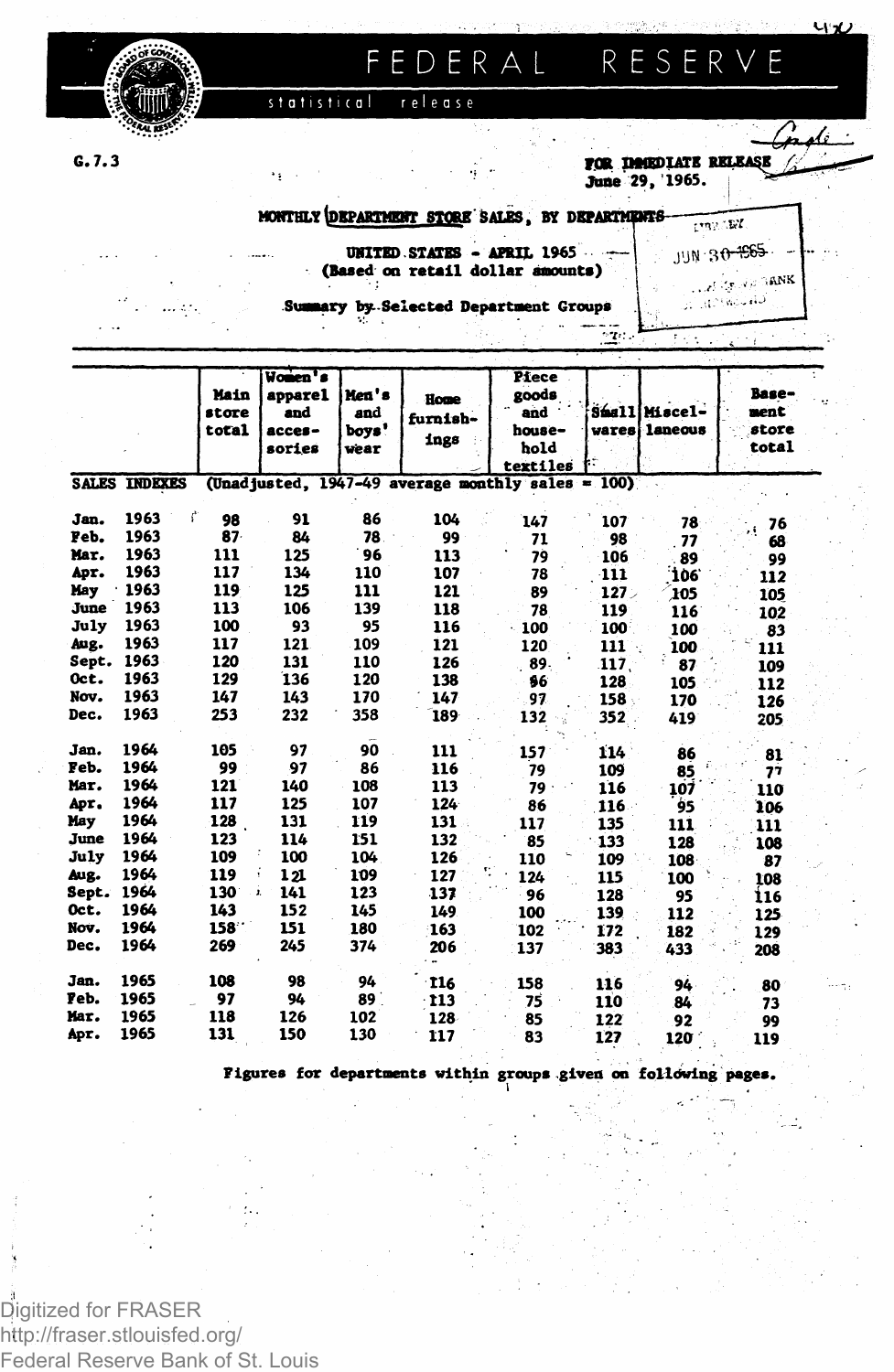#### **6\*7\*3 Page 2**

# **MONTHLY DEPARTMENT STORE SALES, BY DEPARTMENTS**

# **UNITED STATES - APRIL 19\*5 .**

| Department<br>$(1947-49$ av. = $100^{1/}$<br>a year ago<br>Apr. '65 Mar. '65 4 mos. '65<br>$^{\circ}$ 65 $^{\circ}$<br>Apr.<br>Mar.<br><b>GRAND TOTAL - entire store</b><br>$-3$<br>$+2$<br>+12<br>.<br>$+12$<br><b>MAIN STORE TOTAL</b><br>- - - 3<br>$131 -$<br>118<br>PIECE GOODS, HOUSEHOLD TEXTILES<br>- 4<br>+ 8<br>σ<br>83<br>85<br>Piece goods<br>- 3<br>- 3<br>- 8<br>Έ7<br>77<br>- 2<br>- 1 -<br>Silks, velvets, synthetics<br>- 6<br>69<br>77<br>Woolen yard goods.<br>$+21$<br>$-2$<br>$-21$<br>- - 8<br>- 56<br>- 5<br>Cotton yard goods<br>- 9<br>-10<br>98<br>95<br><b>Household textiles</b><br>- 5<br>$+15$ .<br>89<br>$+3.$<br>94<br>Linens and towels<br>- 1<br>$+3$<br>- 99<br>+10<br>90<br>$+23$<br>Domestics-muslins, sheetings<br>-10.<br>$+2.$<br>93<br>90<br>Blankets, comforters, spreads<br>- 5<br>4<br>+15<br>93<br>۰<br>89<br><b>SMALL WARES</b><br>$+9°$<br>+ 5<br>127<br>122<br>Laces, trimmings, embroideries,<br>$+14°$<br>and ribbons<br>$-1$ .<br>119<br>97<br>+ 3<br><b>Notions</b><br>٥<br>+ 1<br>126<br>1<br>110<br>+ 9<br><b>Toilet articles, drug sundries</b><br>9<br>163<br>+<br>6.<br>162<br><b>Silverware and jewelry</b><br>$+14$<br>$+3$<br>+ 5<br>108<br>94<br>Silverware and clocks<br>+ 9<br>+20<br>$+12^{\circ}$<br>96<br>102,<br>Costume jewelry<br>+16<br>$-10^{\circ}$<br>0<br>108<br>85<br>Fine jewelry and watches<br>$+16$<br>+ 4<br>174<br>114<br>+ 4<br>Art needlework<br>$+1$<br>$+16$<br>107<br>- 6<br>84<br>$\frac{4}{3}$<br>Books and stationery<br>+13<br>O<br>122<br>124.<br>÷<br>$+2$<br>Books and magazines<br>$+2.$<br>129<br>139 | '65 |
|------------------------------------------------------------------------------------------------------------------------------------------------------------------------------------------------------------------------------------------------------------------------------------------------------------------------------------------------------------------------------------------------------------------------------------------------------------------------------------------------------------------------------------------------------------------------------------------------------------------------------------------------------------------------------------------------------------------------------------------------------------------------------------------------------------------------------------------------------------------------------------------------------------------------------------------------------------------------------------------------------------------------------------------------------------------------------------------------------------------------------------------------------------------------------------------------------------------------------------------------------------------------------------------------------------------------------------------------------------------------------------------------------------------------------------------------------------------------------------------------------------------------------------------------------------------------------------------------------|-----|
|                                                                                                                                                                                                                                                                                                                                                                                                                                                                                                                                                                                                                                                                                                                                                                                                                                                                                                                                                                                                                                                                                                                                                                                                                                                                                                                                                                                                                                                                                                                                                                                                      |     |
|                                                                                                                                                                                                                                                                                                                                                                                                                                                                                                                                                                                                                                                                                                                                                                                                                                                                                                                                                                                                                                                                                                                                                                                                                                                                                                                                                                                                                                                                                                                                                                                                      |     |
|                                                                                                                                                                                                                                                                                                                                                                                                                                                                                                                                                                                                                                                                                                                                                                                                                                                                                                                                                                                                                                                                                                                                                                                                                                                                                                                                                                                                                                                                                                                                                                                                      |     |
|                                                                                                                                                                                                                                                                                                                                                                                                                                                                                                                                                                                                                                                                                                                                                                                                                                                                                                                                                                                                                                                                                                                                                                                                                                                                                                                                                                                                                                                                                                                                                                                                      |     |
|                                                                                                                                                                                                                                                                                                                                                                                                                                                                                                                                                                                                                                                                                                                                                                                                                                                                                                                                                                                                                                                                                                                                                                                                                                                                                                                                                                                                                                                                                                                                                                                                      |     |
|                                                                                                                                                                                                                                                                                                                                                                                                                                                                                                                                                                                                                                                                                                                                                                                                                                                                                                                                                                                                                                                                                                                                                                                                                                                                                                                                                                                                                                                                                                                                                                                                      |     |
|                                                                                                                                                                                                                                                                                                                                                                                                                                                                                                                                                                                                                                                                                                                                                                                                                                                                                                                                                                                                                                                                                                                                                                                                                                                                                                                                                                                                                                                                                                                                                                                                      |     |
|                                                                                                                                                                                                                                                                                                                                                                                                                                                                                                                                                                                                                                                                                                                                                                                                                                                                                                                                                                                                                                                                                                                                                                                                                                                                                                                                                                                                                                                                                                                                                                                                      |     |
|                                                                                                                                                                                                                                                                                                                                                                                                                                                                                                                                                                                                                                                                                                                                                                                                                                                                                                                                                                                                                                                                                                                                                                                                                                                                                                                                                                                                                                                                                                                                                                                                      |     |
|                                                                                                                                                                                                                                                                                                                                                                                                                                                                                                                                                                                                                                                                                                                                                                                                                                                                                                                                                                                                                                                                                                                                                                                                                                                                                                                                                                                                                                                                                                                                                                                                      |     |
|                                                                                                                                                                                                                                                                                                                                                                                                                                                                                                                                                                                                                                                                                                                                                                                                                                                                                                                                                                                                                                                                                                                                                                                                                                                                                                                                                                                                                                                                                                                                                                                                      |     |
|                                                                                                                                                                                                                                                                                                                                                                                                                                                                                                                                                                                                                                                                                                                                                                                                                                                                                                                                                                                                                                                                                                                                                                                                                                                                                                                                                                                                                                                                                                                                                                                                      |     |
|                                                                                                                                                                                                                                                                                                                                                                                                                                                                                                                                                                                                                                                                                                                                                                                                                                                                                                                                                                                                                                                                                                                                                                                                                                                                                                                                                                                                                                                                                                                                                                                                      |     |
|                                                                                                                                                                                                                                                                                                                                                                                                                                                                                                                                                                                                                                                                                                                                                                                                                                                                                                                                                                                                                                                                                                                                                                                                                                                                                                                                                                                                                                                                                                                                                                                                      |     |
|                                                                                                                                                                                                                                                                                                                                                                                                                                                                                                                                                                                                                                                                                                                                                                                                                                                                                                                                                                                                                                                                                                                                                                                                                                                                                                                                                                                                                                                                                                                                                                                                      |     |
|                                                                                                                                                                                                                                                                                                                                                                                                                                                                                                                                                                                                                                                                                                                                                                                                                                                                                                                                                                                                                                                                                                                                                                                                                                                                                                                                                                                                                                                                                                                                                                                                      |     |
|                                                                                                                                                                                                                                                                                                                                                                                                                                                                                                                                                                                                                                                                                                                                                                                                                                                                                                                                                                                                                                                                                                                                                                                                                                                                                                                                                                                                                                                                                                                                                                                                      |     |
|                                                                                                                                                                                                                                                                                                                                                                                                                                                                                                                                                                                                                                                                                                                                                                                                                                                                                                                                                                                                                                                                                                                                                                                                                                                                                                                                                                                                                                                                                                                                                                                                      |     |
|                                                                                                                                                                                                                                                                                                                                                                                                                                                                                                                                                                                                                                                                                                                                                                                                                                                                                                                                                                                                                                                                                                                                                                                                                                                                                                                                                                                                                                                                                                                                                                                                      |     |
|                                                                                                                                                                                                                                                                                                                                                                                                                                                                                                                                                                                                                                                                                                                                                                                                                                                                                                                                                                                                                                                                                                                                                                                                                                                                                                                                                                                                                                                                                                                                                                                                      |     |
|                                                                                                                                                                                                                                                                                                                                                                                                                                                                                                                                                                                                                                                                                                                                                                                                                                                                                                                                                                                                                                                                                                                                                                                                                                                                                                                                                                                                                                                                                                                                                                                                      |     |
|                                                                                                                                                                                                                                                                                                                                                                                                                                                                                                                                                                                                                                                                                                                                                                                                                                                                                                                                                                                                                                                                                                                                                                                                                                                                                                                                                                                                                                                                                                                                                                                                      |     |
|                                                                                                                                                                                                                                                                                                                                                                                                                                                                                                                                                                                                                                                                                                                                                                                                                                                                                                                                                                                                                                                                                                                                                                                                                                                                                                                                                                                                                                                                                                                                                                                                      |     |
|                                                                                                                                                                                                                                                                                                                                                                                                                                                                                                                                                                                                                                                                                                                                                                                                                                                                                                                                                                                                                                                                                                                                                                                                                                                                                                                                                                                                                                                                                                                                                                                                      |     |
|                                                                                                                                                                                                                                                                                                                                                                                                                                                                                                                                                                                                                                                                                                                                                                                                                                                                                                                                                                                                                                                                                                                                                                                                                                                                                                                                                                                                                                                                                                                                                                                                      |     |
|                                                                                                                                                                                                                                                                                                                                                                                                                                                                                                                                                                                                                                                                                                                                                                                                                                                                                                                                                                                                                                                                                                                                                                                                                                                                                                                                                                                                                                                                                                                                                                                                      |     |
| -5<br>Stationery<br>$+19$<br>$-2$<br>$\ddot{}$<br>117                                                                                                                                                                                                                                                                                                                                                                                                                                                                                                                                                                                                                                                                                                                                                                                                                                                                                                                                                                                                                                                                                                                                                                                                                                                                                                                                                                                                                                                                                                                                                |     |
| 113                                                                                                                                                                                                                                                                                                                                                                                                                                                                                                                                                                                                                                                                                                                                                                                                                                                                                                                                                                                                                                                                                                                                                                                                                                                                                                                                                                                                                                                                                                                                                                                                  |     |
| WOMEN'S APPAREL AND ACCESSORIES<br>+ 2.<br>126<br>$+20.$<br>150<br>-10                                                                                                                                                                                                                                                                                                                                                                                                                                                                                                                                                                                                                                                                                                                                                                                                                                                                                                                                                                                                                                                                                                                                                                                                                                                                                                                                                                                                                                                                                                                               |     |
| Women's accessories<br>$+26$<br>$-13$<br>$+2$<br>- 135<br>112                                                                                                                                                                                                                                                                                                                                                                                                                                                                                                                                                                                                                                                                                                                                                                                                                                                                                                                                                                                                                                                                                                                                                                                                                                                                                                                                                                                                                                                                                                                                        |     |
| Neckwear and scarfs<br>- 7<br>$+2$<br>$+16.$<br>138<br>119                                                                                                                                                                                                                                                                                                                                                                                                                                                                                                                                                                                                                                                                                                                                                                                                                                                                                                                                                                                                                                                                                                                                                                                                                                                                                                                                                                                                                                                                                                                                           |     |
| -17.<br>$-1$<br>Handerchiefs<br>$+26^\circ$<br>49<br>40                                                                                                                                                                                                                                                                                                                                                                                                                                                                                                                                                                                                                                                                                                                                                                                                                                                                                                                                                                                                                                                                                                                                                                                                                                                                                                                                                                                                                                                                                                                                              |     |
| Millinerv<br>$+84$<br>-37.<br>+ 1<br>105<br>146                                                                                                                                                                                                                                                                                                                                                                                                                                                                                                                                                                                                                                                                                                                                                                                                                                                                                                                                                                                                                                                                                                                                                                                                                                                                                                                                                                                                                                                                                                                                                      |     |
| Women's and children's gloves<br>+47<br>$-31.$ .<br>0<br>85<br>125                                                                                                                                                                                                                                                                                                                                                                                                                                                                                                                                                                                                                                                                                                                                                                                                                                                                                                                                                                                                                                                                                                                                                                                                                                                                                                                                                                                                                                                                                                                                   |     |
| $-1$<br>Corsets and brassieres<br>180<br>+ 6<br>+ 1<br>201                                                                                                                                                                                                                                                                                                                                                                                                                                                                                                                                                                                                                                                                                                                                                                                                                                                                                                                                                                                                                                                                                                                                                                                                                                                                                                                                                                                                                                                                                                                                           |     |
| Women's, children's hosiery<br>+14<br>$\mathbf{h}_{\mathrm{in}}$<br>+ 4<br>93<br>93                                                                                                                                                                                                                                                                                                                                                                                                                                                                                                                                                                                                                                                                                                                                                                                                                                                                                                                                                                                                                                                                                                                                                                                                                                                                                                                                                                                                                                                                                                                  |     |
| Underwear, slips, and negligees<br>+ 3<br>$+3$<br>$+2$<br>91<br>81                                                                                                                                                                                                                                                                                                                                                                                                                                                                                                                                                                                                                                                                                                                                                                                                                                                                                                                                                                                                                                                                                                                                                                                                                                                                                                                                                                                                                                                                                                                                   |     |
| Knit underwear, slips<br>+ 1<br>- 2<br>0<br>119<br>105                                                                                                                                                                                                                                                                                                                                                                                                                                                                                                                                                                                                                                                                                                                                                                                                                                                                                                                                                                                                                                                                                                                                                                                                                                                                                                                                                                                                                                                                                                                                               |     |
| Silk & muslin underwear, slips<br>$+2$<br>$+2$<br>+ 4<br>74<br>65                                                                                                                                                                                                                                                                                                                                                                                                                                                                                                                                                                                                                                                                                                                                                                                                                                                                                                                                                                                                                                                                                                                                                                                                                                                                                                                                                                                                                                                                                                                                    |     |
| Negligees, robes, loung, apparel<br>$+9$<br>+ 6<br>$+6$<br>103<br>96                                                                                                                                                                                                                                                                                                                                                                                                                                                                                                                                                                                                                                                                                                                                                                                                                                                                                                                                                                                                                                                                                                                                                                                                                                                                                                                                                                                                                                                                                                                                 |     |
| Infants' wear<br>$+3$<br>120<br>$+36$<br>-14<br>139                                                                                                                                                                                                                                                                                                                                                                                                                                                                                                                                                                                                                                                                                                                                                                                                                                                                                                                                                                                                                                                                                                                                                                                                                                                                                                                                                                                                                                                                                                                                                  |     |
| Handb-gs, small leather goods<br>$+29$<br>$-20$<br>٥<br>157<br>115                                                                                                                                                                                                                                                                                                                                                                                                                                                                                                                                                                                                                                                                                                                                                                                                                                                                                                                                                                                                                                                                                                                                                                                                                                                                                                                                                                                                                                                                                                                                   |     |
| Women's and children's shoes<br>$+2$<br>$+30$<br>-17<br>182<br>141                                                                                                                                                                                                                                                                                                                                                                                                                                                                                                                                                                                                                                                                                                                                                                                                                                                                                                                                                                                                                                                                                                                                                                                                                                                                                                                                                                                                                                                                                                                                   |     |
| Children's shoes<br>$\overline{\mathbf{3}}$<br>+90<br>-34<br>192<br>115<br>۰                                                                                                                                                                                                                                                                                                                                                                                                                                                                                                                                                                                                                                                                                                                                                                                                                                                                                                                                                                                                                                                                                                                                                                                                                                                                                                                                                                                                                                                                                                                         |     |
| Women's shoes<br>$+21$<br>$+2$<br>150<br>-12<br>189                                                                                                                                                                                                                                                                                                                                                                                                                                                                                                                                                                                                                                                                                                                                                                                                                                                                                                                                                                                                                                                                                                                                                                                                                                                                                                                                                                                                                                                                                                                                                  |     |

Digitized for FRASER http://fraser.stlouisfed.org/ Federal Reserve Bank of St. Louis

 $\mathcal{C}_{\mathcal{A}}$ nto et.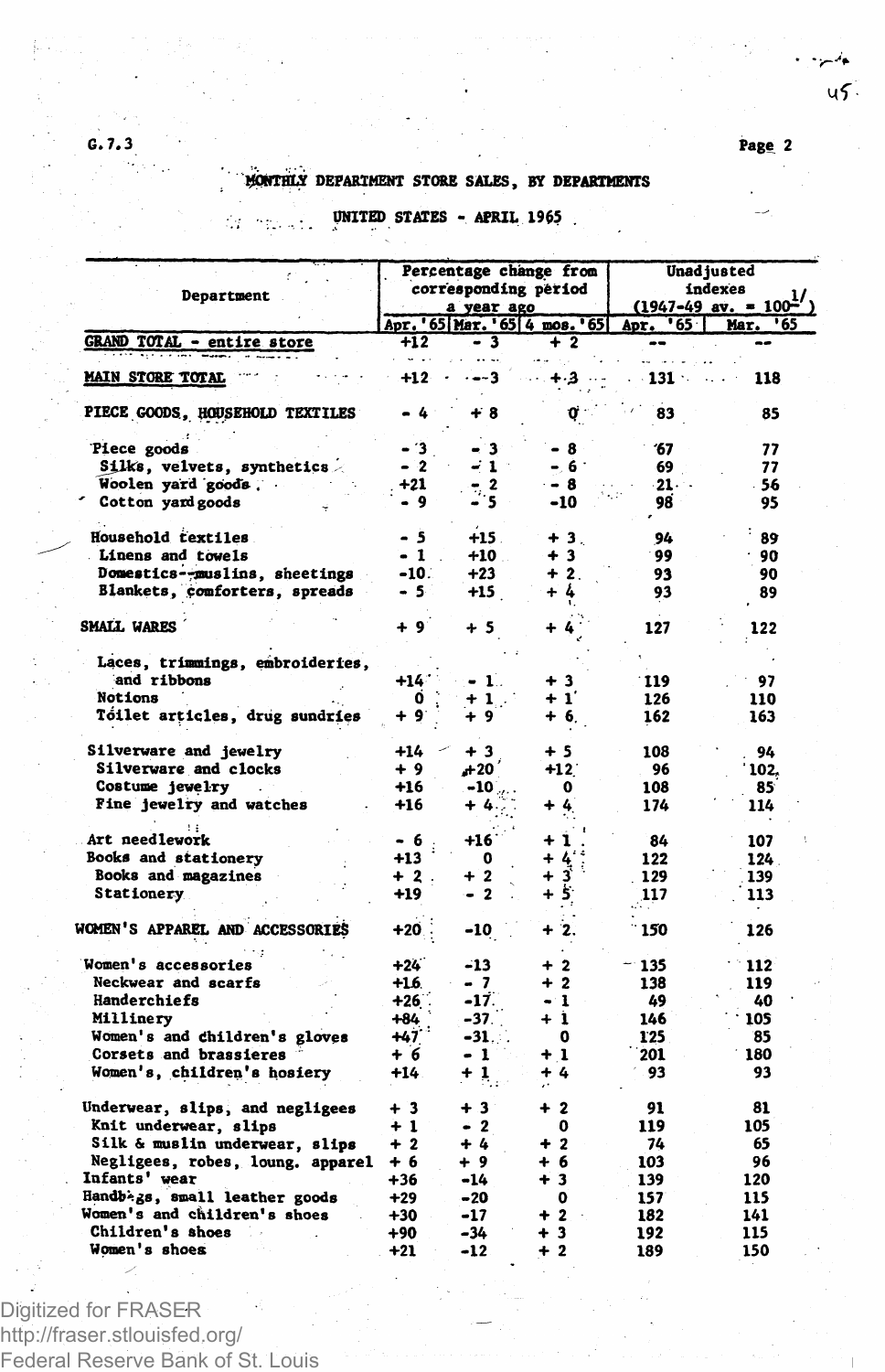#### **Page 3**

 $15<sup>2</sup>$ 

# **M0NTHLY'?DT8tASrtMENT STORE SALES, 'Wf.**

## **Percentage^change from Unadjusted - • corresponding period . indexes Department a year aeo (1947-49 av. • 100^**  7€ **r\*« '651Mar.\*6514 mom. '65 65 WOMEN'S APPAREL, ACCESSORIES (Cont.) Women's apparel +17 - 8 + 2 164 139 Women's, misses' coats and suits +25 - 8 + 2 115 112 Women's, misses' coats +23 - 6 • •-'•+' 2"'- 117 116 Women's, misses' suits +30 -10 0. 119 107 Juniors' and girls' wear +41 -19 + 3 2b5 167 Juniors' coats, suits, dresses +30 -16 + 4 208 167 Girls<sup>1</sup> wear +58 -23 + <sup>3</sup> 202 168 Women's and misses' dresses + 8 - 2 + 1 166 141 Inexpensive dresses + 6 6 0 177 142**<br>**Better dresses 142 + 9 + 1 + 3 162 137 Better dresses + 9 + 1 + 3 162 137 Blouses, skirts, sportswear" + 9 - 2 + 3 199 159 Aprons, housedresses, uniforms - 1 0 - 1 157 128 Furs**  $+11 - 2 - 1 + 1$ ,  $-2 - 8 - 8$ **MEN'S AND BOYS' WEAR +21 - 6 + 6 130 102 Men's clothing +14 - + 3 + 7 147 113 Men's furnishings and hats +12 - 1 + 5 101 84 Boys<sup>1</sup> wear- +51 -23 + <sup>5</sup> 170 122 Men's and boys' shoes, slippers +25 - 7 + 7 ,163 140 HOMBFURNISHINGS - 6 +14 + 2 117 128 Furniture and bedding - 9 +15 + 2 132 145 Mattresses, spring\*, studio beds -13 +18 + 1 133 ; 158 Upholstered, other furniture - 6 +14 + 2 139 144 Domestic floor coverings - 7 +16 + 2 94 118 Rugs** and **carpets 117 complexity 117 complexity 117 complexity complexity complexity complexity complexity complexity complexity complexity complexity complexity complexity complexity ... Linoleum - 6 + 7 - 3 59 56 Draperies, curtains, upholstery - 1 3 1 7 1 0 114 111 111 111 111 111 111 111 111 111 111 111 111 111 111 111 111 111 111 111 111 111 111 111 111 111 111 Lamps and shades - 6 +17 + 3 87 95 China and glassware ' + 1 + 7 + 1 105 109 Major household appliances " - 9 +16 0 78 85 Housewares (incl. small appliances) -** 7 **+10 a 135 135 133 cift shop - 415 121 115 115 Gift shop + 5 + 6 + 5 121 115 Radios, phonographs, television, pianos, records, sheetmusic, instr, 0 +21 + 8 164 231 Radios, phonographs, television \* - - 3 +24 - + 9 143 223 Records, sheet music, inbtr. + 8 410 198 198 <b>198 198 198 198 198 198 MISCELLANEOUS MERCHANDISE DBPTS. +26 -14 \*' + 5 ; 120 92 Toys, games, sporting goods, cameras**  $+16$  **-** 3  $+6$  **100** 82<br> **Toys and games**  $+32$  **-11**  $+7$  64 49 **Toys and games +32** -11 + 7 64 49<br> **Sporting goods and cameras** + 6 + 5 + 5 171 136 **Conting goods and cameras**  $+6$   $+5$   $+5$   $+10$   $+6$   $100$   $92$ **Luggage + 7 +10 + 6 100 92 Candy +144**  $\frac{1}{2}$  **-52**  $\frac{1}{2}$  **115** 121

**UNITfiD STATES - APRIL 1965**

Digitized for FRASER http://fraser.stlouisfed.org/

Federal Reserve Bank of St. Louis